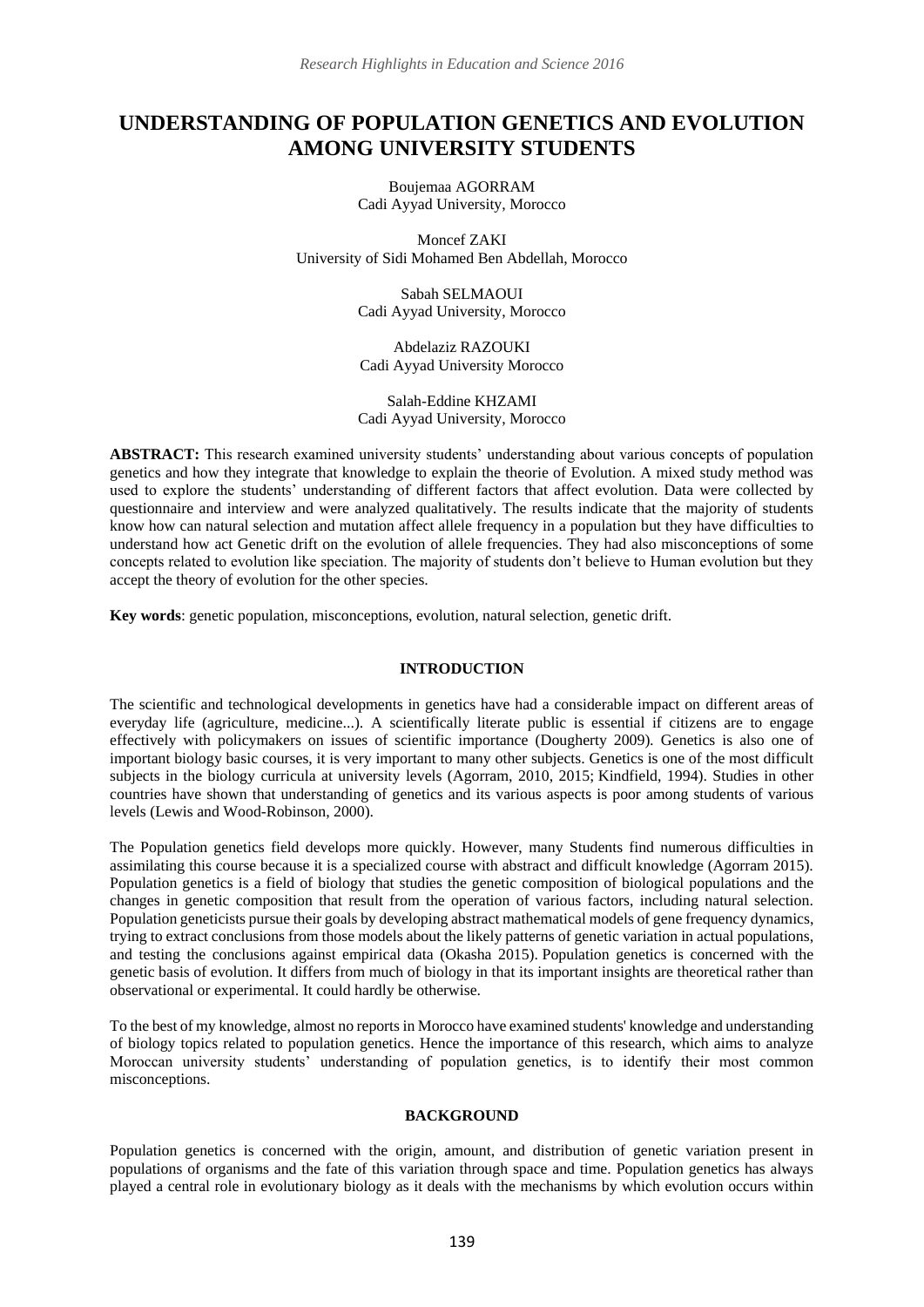populations and species, the ultimate basis of all evolutionary change. However, despite its importance, genetics is considered difficult to teach and difficult to learn (Finley et al. 1992). Students typically dislike learning about Hardy–Weinberg equilibrium as they frequently find it confusing, boring, and irrelevant to their lives (Soderberg & Price 2003).

In contrast to classical genetics and molecular genetics, the population genetics is more difficult. This impacts negatively on learning because (i) a proper understanding of microevolutionary processes requires some understanding of Population genetics beyond Hardy Weinberg equilibrium; (ii) Population genetics offers opportunities to generate and test hypotheses using quantitative methods; and (iii) Population genetics is one of the few subjects that introduces students to stochastic processes. Also, with the arrival of the "post-genome" era, Population genetics methods are increasingly important in medical genetics research (Reich et al. 2001). Misunderstanding of Population genetics is widespread, and part of the problem can be attributed to lack of appreciation of stochastic processes (Kliman 2001).

## **Population Genetics and Microevolution**

## *Hardy-Weinberg Equilibrium Law*

It's the central law in population genetics. The Hardy-Weinberg equilibrium principle describes the unchanging frequency of alleles and genotypes in a stable, idealized population. In this population, we assume there is random mating and sexual reproduction without normal evolutionary forces such as mutation, natural selection, or genetic drift. In the absence of these evolutionary forces, the population would reach equilibrium in one generation and maintain that equilibrium over successive generations. By describing specific ideal conditions under which a population would not evolve, the Hardy-Weinberg principle identifies variables that can influence evolution in real-world populations. If a population is not in a state of equilibrium, at least one of the evolutionary forces is at work causing change in the population. Further investigation can determine which variables are influencing the changing population.

The Hardy-Weinberg equilibrium principle is also one of the more difficult topics for biology students to understand and for teachers to teach. One reason for this difficulty is the students' mathematical background. More problematic than lack of manipulative skill is the difficulty of understanding why the principle is true and understanding how the principle applies to specific populations or more importantly, the value of its application. Many of these students wonder about the relevance of the Hardy-Weinberg principle to understanding evolution.

#### *Natural selection*

Natural selection as a mechanism of evolution is a central concept in biology, it is a non-random difference in reproductive output among replicating entities, often due indirectly to differences in survival in a particular environment, leading to an increase in the proportion of beneficial, heritable characteristics within a population from one generation to the next. It is one of the core mechanisms of evolutionary change and is the main process responsible for the complexity and adaptive intricacy of the living world (Gregory 2009). A growing list of studies indicates that natural selection is, in general, very poorly understood—not only by young students and members of the public but even among those who have had postsecondary instruction in biology.

Natural Selection is so difficult to understand for two reasons: The first is that understanding the mechanism of natural selection requires an acceptance of the historical fact of evolution, the latter being rejected by a large fraction of the population. Numerous studies indicate that rates of acceptance already are much higher than levels of understanding. And, whereas levels of understanding and acceptance may be positively correlated among teachers, the two parameters seem to be at most only very weakly related in students (Shtulman 2006).

The second reason is that most people simply lack formal education in biology and have learned incorrect versions of evolutionary mechanisms from non-authoritative sources (e.g., television, parents). Inaccurate portrayals of evolutionary processes in the media, by teachers, and by scientists themselves surely exacerbate the situation. However, this alone cannot provide a full explanation, because even direct instruction on natural selection tends to produce only modest improvements in students' understanding (Finley 1992; Nehm and Reilly 2007).

#### *Genetic Drift*

Genetic drift is defined as random changes in allele frequencies in a population. The mechanism is so named because the pattern shows the drift of allele frequencies, up and down over time—there is no predictable directional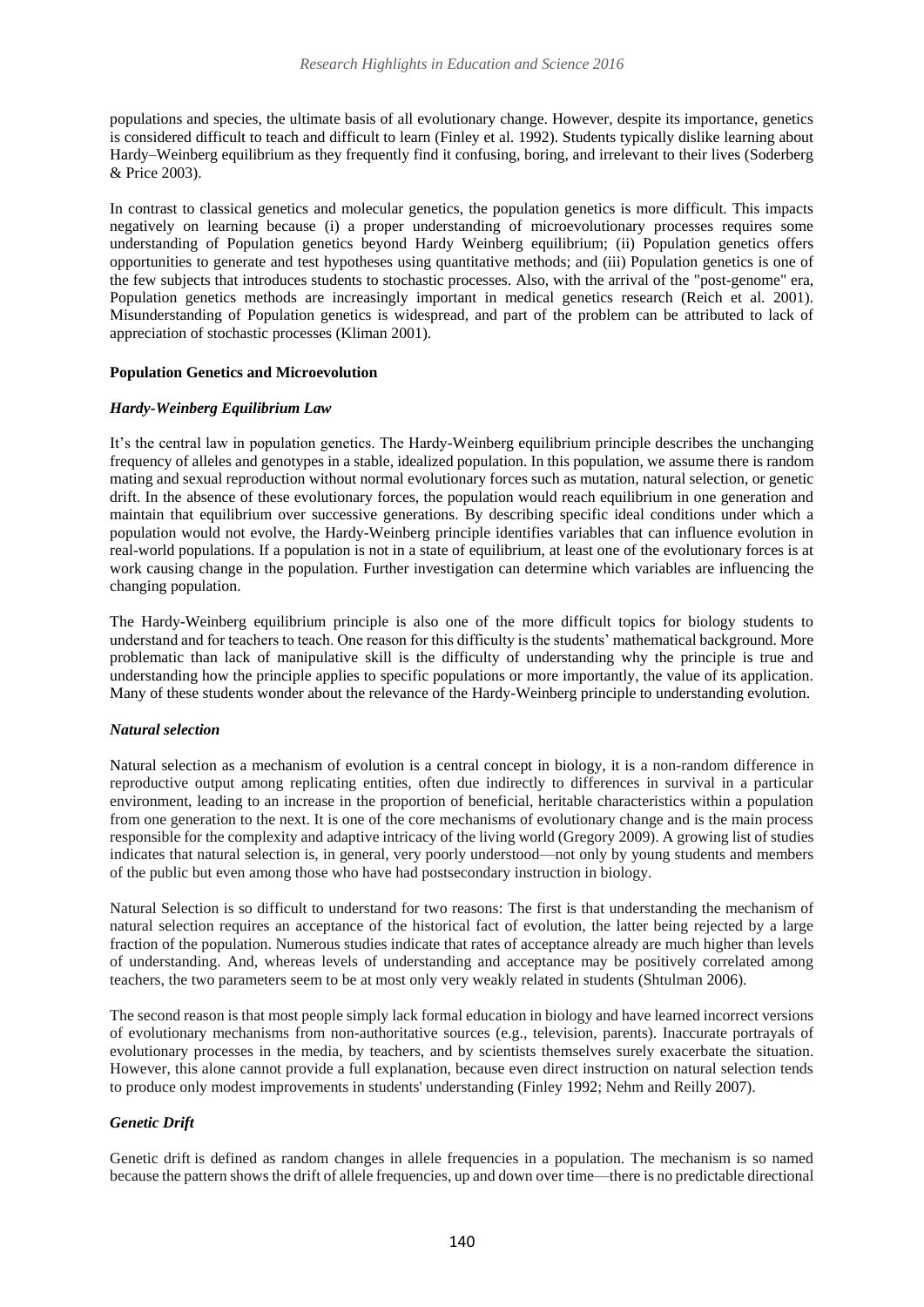component to change from generation to generation. Genetic drift occurs in all populations that are not infinitely large. It has especially strong effects when populations are small over several generations. Because genetic drift is based on a random sampling process rather than deterministic process, students often have a difficult time understanding and appreciating its role in Evolution (Staub 2002).

There are numerous misconceptions cited in the literature as:

- "Genetic drift is due to random mutations; genetic structure can change over time."
- "Genetic drift is when the population moves to a location more suitable to its characteristics."
- "Genetic drift occurs due to isolation of a population or species by whatever means."
- "Genetic drift occurs when a sect of a species is separated from the other and changes to adapt to their new environment."
- "Genetic drift is a change in genes caused by an isolated event, often a catastrophe."
- "Genetic drift is genetics in a smaller population."
- "Genetic drift generally happens when part of a species population is separated and become distinguished and change" (Andrews et al 2012).

## **Misconceptions of and attitude toward Evolution**

Students bring a diverse array of ideas about natural phenomena to their science classes and many of these ideas are often at variance with the scientifically accepted views. Numerous studies conducted in recent decades identify multiple biological evolution-related misconceptions held by select groups of students. These groups include secondary students (Kampourakis & Zogza, 2009) or undergraduate students (Nehm & Reilly, 2007; BouJaoude et al, 2009). These studies repeatedly indicate that students of all ages and with varying educational backgrounds have difficulties accurately understanding the concepts constituting Evolution. These misconceptions are tenacious and pervasive ranging from minor misunderstandings to complete theory rejection. Common biological evolution misconceptions seem to have a life of their own with some of the most pervasive ones having persisted for decades despite all efforts to correct them (Mead, 2010; Yates & Marek, 2015).

Use and Disuse is one of the common misconceptions: Many students conceive of evolution as involving change due to use or disuse of organs. This view, which was developed explicitly by Jean-Baptiste Lamarck but was also invoked to an extent by Darwin, emphasizes changes to individual organisms that occur as they use particular features more or less. For example, Darwin invoked natural selection to explain the loss of sight in some subterranean rodents, but instead favored disuse alone as the explanation for loss of eyes in blind, cave-dwelling animals: "As it is difficult to imagine that eyes, though useless, could be in any way injurious to animals living in darkness, I attribute their loss wholly to disuse." This sort of intuition remains common in naïve explanations for why unnecessary organs become vestigial or eventually disappear. Modern evolutionary theory recognizes several reasons that may account for the loss of complex features, some of which involve direct natural selection, but none of which is based simply on disuse.

Other misconceptions were inventoried : Change due to need, tendency toward improvement, inheritance of acquired characteristics, mutations caused by environmental changes, adaptation as positive change rather than selection against maladaptive traits, individual organisms change, Primarily change in response to need, Organisms changing in response to need or in an attempt to adapt, "fitness" relating to physical condition, minimal variation within populations, only beneficial traits are passed on, Beneficial physical changes in parents are passed on to offspring, Heritable differences between parents and offspring are due to improvement in response to needs. Organisms change over their lifetimes to become better able to survive and pass these changes on to offspring. Any differences between parent and offspring will be in the direction of further improvement. The entire species transforms in response to need (Demastes et al 1995; Bardapurkar 2008; Gregory 2009; Nehm & Reilly 2007).

#### **Population Genetics in Moroccan curriculum**

In secondary school, a course of Population genetics was integrated in the last reform of the educatif system. The concepts treated in this course are: Genetic Variation in natural populations and its estimation; Hardy-Weinberg Law; deviations from Hardy-Weinberg equilibrium; evolutionary forces (Mutation, Migration, Natural selection and Genetic drift); speciation; example of microevolution (evolution of Horse). The Human evolution is not mentioned in the curriculum or in textbooks.

In the university level, Populations genetics is treated in the third year (baccalaurat  $+3$  years) as a complete course of 50 hours. The program is the same as that taught in secondary education but more in detail with some lab. Human evolution is treated in some courses of the university curriculum.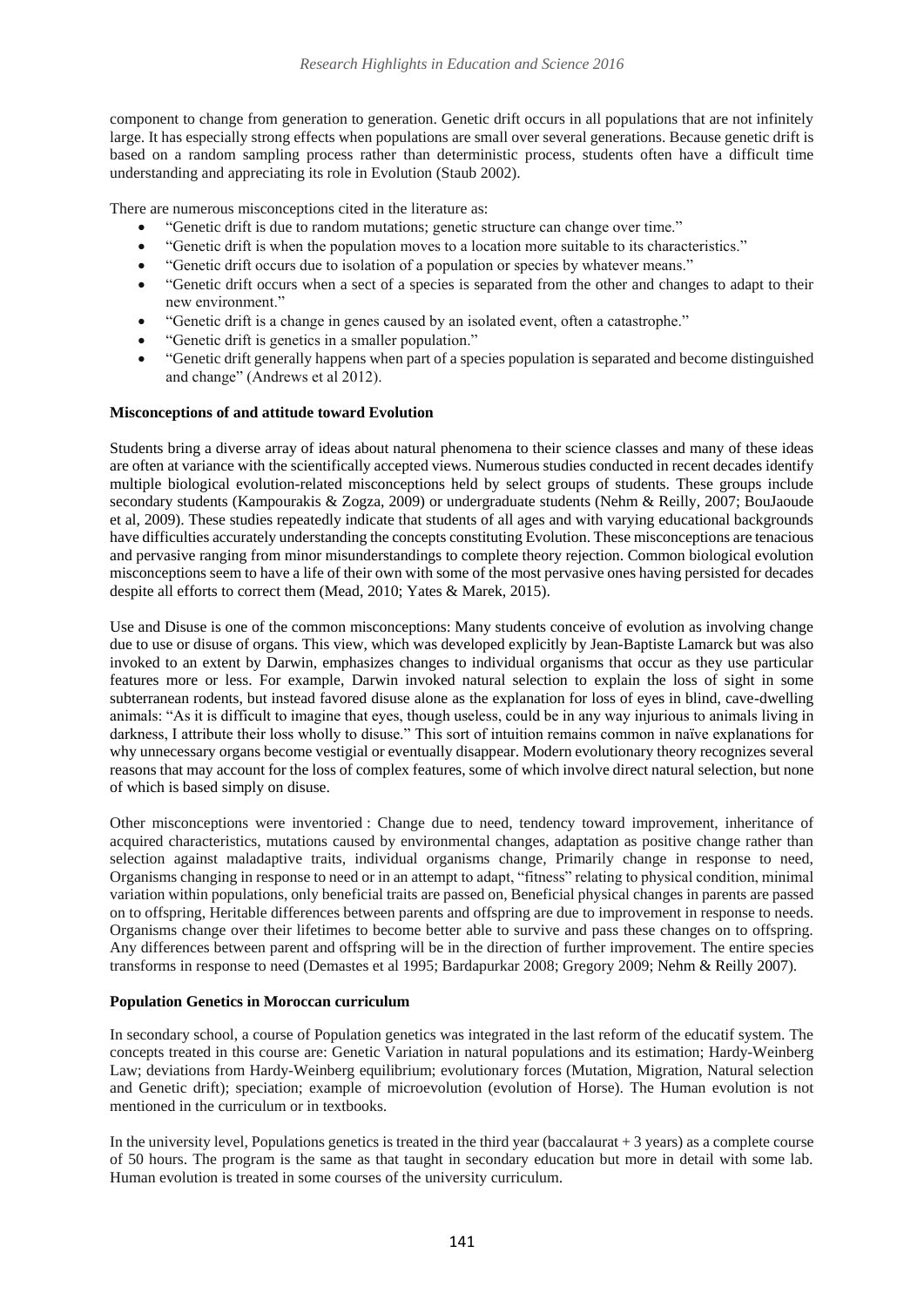# **METHODS**

This study is mainly qualitative, our methodology was mixed. We used a questionnaire and interview. These qualitative analytical methods were supplemented with statistical analysis to identify students' misunderstanding in Population genetics.

**Students sample:** All students surveyed in the study were enrolled in a graduate science program at the University, the sample is composed of 86 Graduate Students (baccalaureate plus 3 years of study) and 20 Master' students (baccalaureate plus 4 or 5 years). The mean age of students was 24 years (range: 22 to 37 years). Females comprised 46 percent of the sample.

**The questionnaire:** We composed a questionnaire to acquire information on several key issues: (a) the students' understanding of population concept, Hardy-weinberg law, genetic structure, (b) the students' understanding of the mechanisms by which evolutionary change occurs, and (c), the level of acceptance of evolution among science graduate students.

Some of the questions were inspired by previous studies (Shtulman 2006, Kampourakis and Zogza 2009); however, we developed many new questions appropriate for students at the graduate level. In this article, we only analyze the students' responses in respect of two evolutionary forces: natural selection and genetic drift.

**The interview**: Interview was conducted on eight voluntary participants. The interviews lasted approximately 30 minutes. Thematic interview questions are used to explore in greater detail the most commonly held misconceptions identified by the questionnaire analysis. The Interview was recorded and a coding rubric was used to score student responses.

## **RESULTS**

# **Genetic variation and Hardy-Weinberg law (equilibrium law)**

Genetic variation describes naturally occurring genetic differences among individuals of the same species. This variation permits flexibility and survival of a population in the face of changing environmental circumstances. Consequently, genetic variation is often considered as an advantage for populations (Klug and al 2012).

Nearly half of students think that existing variation among individuals are rare and unimportant for Evolution. The existing genetic variation within and between populations is an important factor for Evolution, without variation, there isn't Evolution. For these students, the fact of belonging to a species is opposed to the existence of genetic variation between individuals of this species.

Students are familiar with the statement of the Hardy-weinberg law (H-W) and the conditions of its application but a student out of four believes that this law is only valid in the case of diploids organisms (table 1). In interviews, we asked the students to show and explain this central law of population genetics. Over a third of students are unable to link this law to reproduction and they are unable to use the chessboard of gametes (Punnet square) to find the genetic structure of the offspring. Other students do not understand why they use gametic frequencies different of the Mendelian ones (1/2; 1/2).

The [genetic](https://www.boundless.com/biology/definition/genetic-variation/) [variation](https://www.boundless.com/biology/definition/genetic-variation/) of natural populations is constantly changing from [genetic drift,](https://www.boundless.com/biology/definition/genetic-drift/) mutation, migration, and natural and sexual selection. The Hardy-Weinberg principle gives scientists a mathematical baseline of a nonevolving population to which they can compare evolving populations. If scientists record allele frequencies over time and then calculate the expected frequencies based on Hardy-Weinberg values, the scientists can hypothesize the mechanisms driving the population's evolution (Boundless Biology 2016).

Seven students out of ten think that the Hardy-Weinberg law cannot be applied in the case of natural populations. This is can be explained by the fact that no natural population does comply with the conditions of the ideal population described by Hardy-Weinberg law (natural populations are a finite size, there are mutations, gene flow and selection) One of the specific difficulties of the H-W law is that it is what would happen to allele frequencies in the absence of any evolutionary parameter. This is counterintuitive for most students. H-W law is the standard by which evolution can be measured.

It is a strange fact that the most basic law of population genetics, which is attributed to Hardy and Weinberg, is poorly understood by majority of students and many scientists who use it routinely. One of misconceptions is that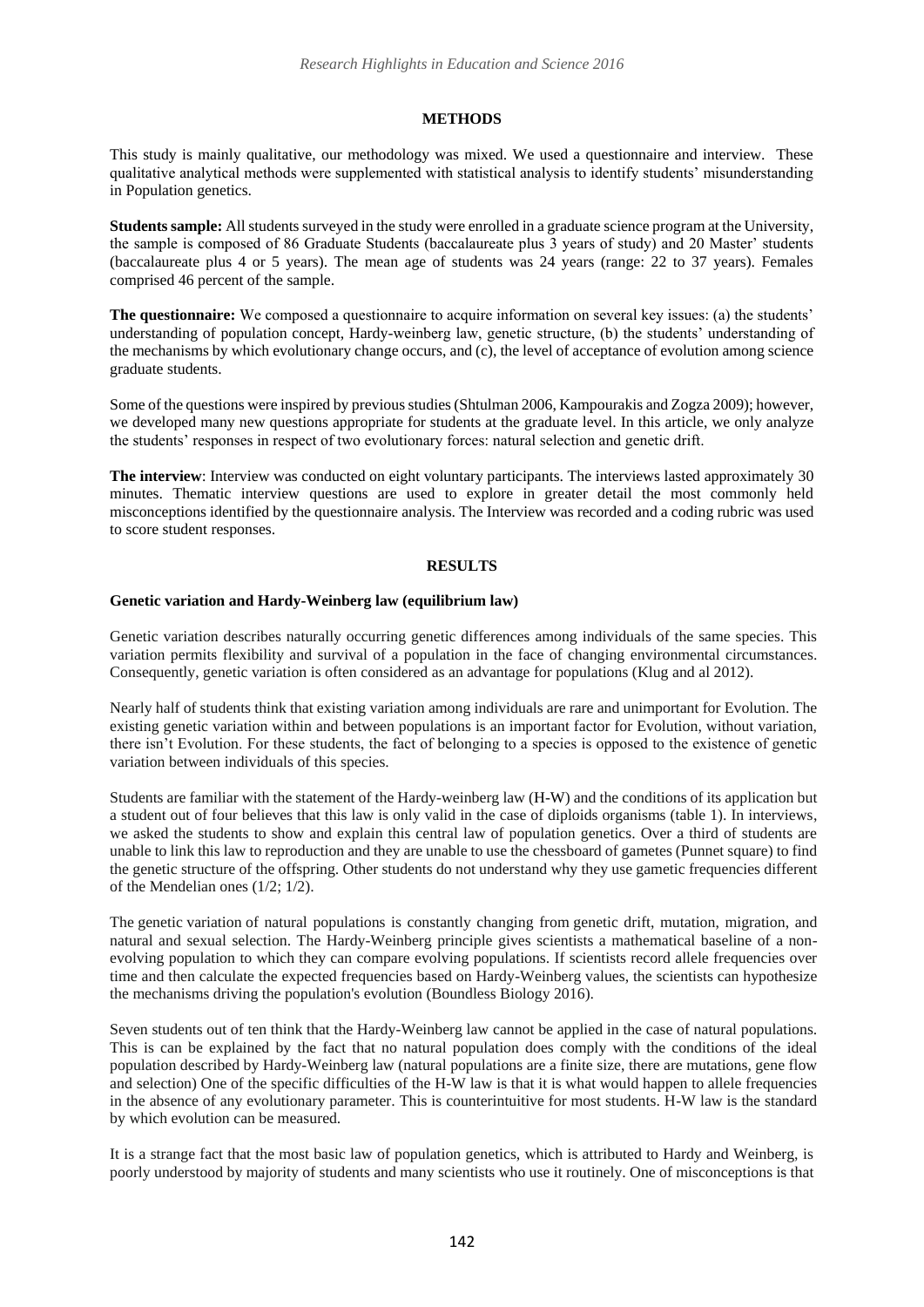random mating and Hardy-Weinberg proportions are inextricably linked. Stark (2006) shows that, provided the population has discrete and non-overlapping generations, Hardy-Weinberg proportions can be attained in one round of non-random mating and that random mating is a single point in a continuum of such possibilities.

**Table 1.** Students' Understanding of Variation and H-W Law (In %)

| <b>rapic 1.</b> Diagonts Chacistanuing Or Variation and 11-4V Law (111 70) |                                                                                 |       |       |                             |     |    |  |
|----------------------------------------------------------------------------|---------------------------------------------------------------------------------|-------|-------|-----------------------------|-----|----|--|
|                                                                            | <b>Statement</b>                                                                |       |       | 3                           | 4   |    |  |
| Q6                                                                         | Variation among individuals within a<br>species is important for evolution.     | 12    | 33    | 12                          | 8   | 22 |  |
| O 27                                                                       | Existing variation among individuals are<br>rare and unimportant for Evolution. | 19    | 29    | $\mathcal{D}_{\mathcal{L}}$ | 35  |    |  |
| O 32                                                                       | The Hardy-Weinberg law can not be applied<br>in the case of natural populations | 22 45 |       | 9                           | -14 | 8  |  |
| O 33                                                                       | In the Hardy-Weinberg law, $p^2 + 2pq + q^2$<br>are the genotypic frequencies   |       | 28 54 |                             |     |    |  |
| O 36                                                                       | HW Law is valid only in diploids                                                |       | -37   | 13                          |     |    |  |

1 I Strongly agree 2 I agree 3 Neutral 4 I disagree 5 I Strongly disagree 6 Non-answer

# **Acceptance and understanding of Evolution among students**

About 84 % of the students who completed the questionnaire don't identified Evolution as an established scientific fact supported by overwhelming evidence and think that there is lots of evidence against Evolution. More than 92% of students surveyed assert that Apes and man have not a common ancestry and that the theory of Evolution doesn't explain the development of life (about 86% of students surveyed). Nevertheless, they accept the statement that Humanity came to be through Evolution, which was controlled by God (37%) (Fig 1).

This attitude toward the theory of evolution is explained by the fact that all these students are Muslims and that the majority of them are believers. Many researches have found similar results (BouJaoude et al, 2009; Clément & Quessada, 2008; Miller et al, 2006*)*.



**Figure 1.** Students' Attitude Toward Evolution Theory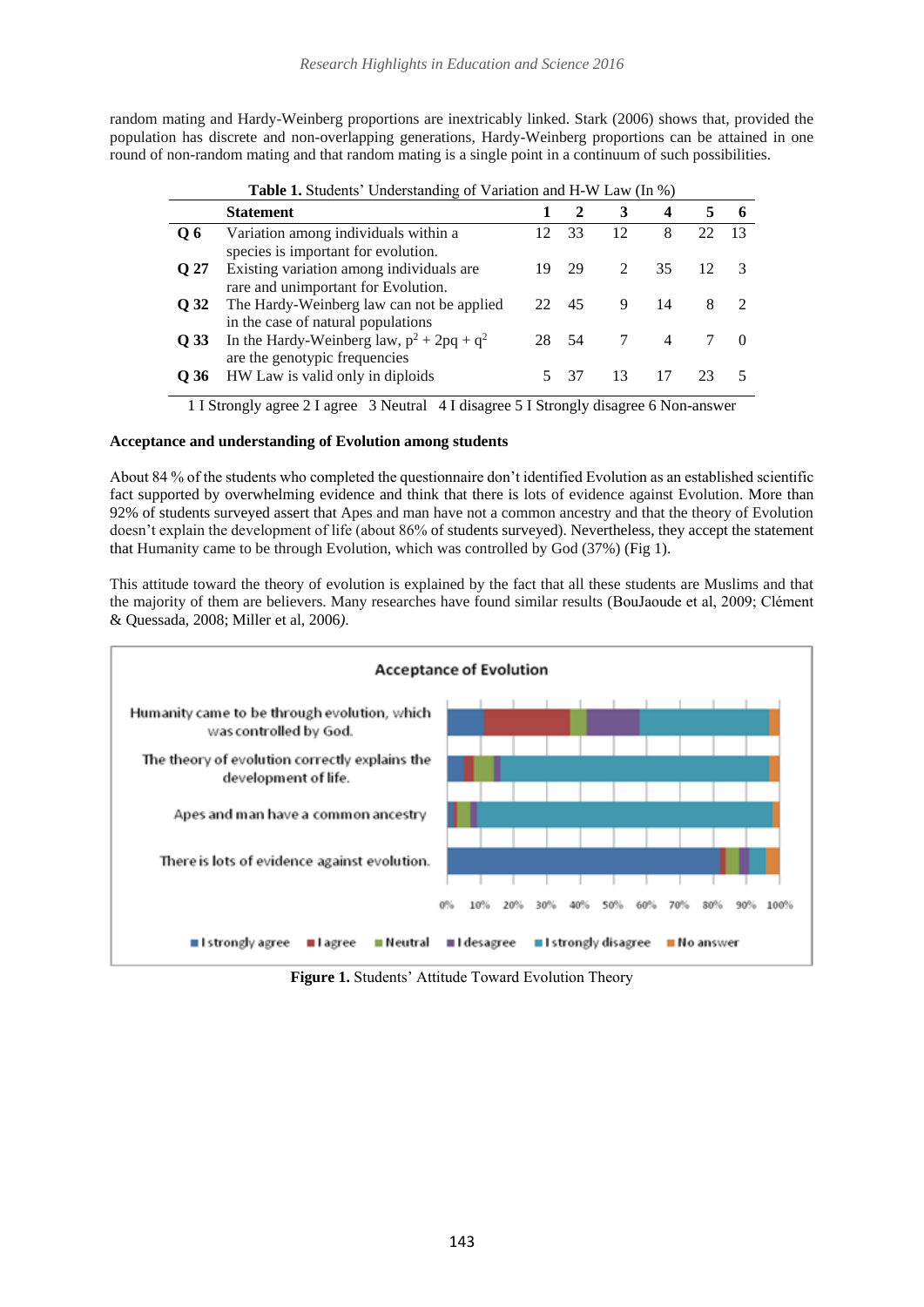## **Evolution: Lamarckism versus Darwinism**

| <b>Table 2.</b> Students' Understanding of How Evolution Occurs (In %) |                                                                                                                                                                                                             |                |    |     |                  |    |                |  |  |
|------------------------------------------------------------------------|-------------------------------------------------------------------------------------------------------------------------------------------------------------------------------------------------------------|----------------|----|-----|------------------|----|----------------|--|--|
|                                                                        | <b>Statement</b>                                                                                                                                                                                            | 1              | 2  | 3   | $\boldsymbol{4}$ | 5  | 6              |  |  |
| Q <sub>5</sub>                                                         | If two light-skinned people moved to a sunny location and<br>got very tan, their children would be more tan than they<br>(the parents) were originally.                                                     | 3              | 16 | 11% | 7                | 59 | $\overline{4}$ |  |  |
| Q8                                                                     | A species evolves because individuals want to.                                                                                                                                                              | $\mathfrak{D}$ | 14 | 8   | 12               | 58 | 5              |  |  |
| Q <sub>24</sub>                                                        | Evolution is always an improvement.                                                                                                                                                                         | 20             | 32 | 8   | 18               | 10 | 12             |  |  |
| Q <sub>10</sub>                                                        | A species evolves because individuals need to.                                                                                                                                                              | 20             | 34 | 8   | 5                | 25 | 8              |  |  |
| Q 18                                                                   | All individuals in a population of ducks living on a pond<br>have webbed feet. The pond completely dries up. Over<br>time, the descendants of the ducks will evolve so that they<br>do not have webbed feet | 14             | 33 | 11  | 12               | 23 | 7              |  |  |
| Q30                                                                    | "Survival of the fittest" means basically that "only the<br>strong survive".                                                                                                                                | 11             | 39 | 6   | 11               | 26 |                |  |  |
| Q 13                                                                   | New traits within a population appear at random.                                                                                                                                                            | 8              | 25 | 10  | 43               | 9  | 5              |  |  |
| Q <sub>14</sub>                                                        | The environment determines which new traits will appear<br>in a population.                                                                                                                                 | 11             | 41 | 11  | 12               | 18 | 7              |  |  |
| Q 22                                                                   | Evolution cannot work because one mutation cannot cause<br>a complex structure (e.g., the eye).                                                                                                             | 17             | 31 | 10  | 22               | 12 | 8              |  |  |
|                                                                        | 4 I disagree 5 I Strongly disagree<br>1 I Strongly agree 2 I agree 3 Neutral                                                                                                                                |                |    |     | 6 Non-answer     |    |                |  |  |

One student out of five imply that acquired traits can be inherited (19 % for question Q5), and more than the half of students (54%) think that a species evolves because individuals need to. About one student out of two implies that a trait is developed as a result of loss through disuse of the trait (Q 18). The ideas of ''use and disuse'' and of ''the inheritance of acquired traits'' are associated with Lamarck. ''Lamarck asserts that the need of organisms to adapt to environmental demands and their innate drive towards better, more complex, organizations drive the evolution of new species''(Samarapungavan & Wiers, 1997).Numerous elements charachterizes lamarckian conceptions : individual organisms are changing in response to "need" ; change through conscious efforts toward improvement, and enhancement or loss of features as a result of use or disuse ; inheritance of acquired characters (Gregory, 2009 ; Kampourakis and Zogza 2009).

‒ Only one student out of three states that new traits within a population appear at random (33% for Q13).

These results show the existence of two antagonistic conceptions:

- ‒ Individual organisms are changing in response to "need"; change through conscious efforts toward improvement, and enhancement or loss of features as a result of use or disuse. These changes are passing on to the offspring (more than 50% of surveyed students): "Lamarckian" conceptions (Gregory, 2009; Kampourakis and Zogza 2009).
- ‒ Species evolve by mechanisms, which are based on over production, chance mutation, and nonrandom survival and reproduction as influenced by the heritable traits of organisms. Only random processes produce new traits or a change in existing traits. The following environmentally directed influences do not cause a change in genetic traits (Darwinian conceptions).

#### **Mechanisms of Evolution**

# *Natural selection*

Four students out of ten say that the two most important factors that determine the direction of Evolution are survival and reproduction (Q12) wich are the cause of the various fitness (66% for Q38). But, the majority of surveyed students do not understand the differents models of selection and their actions on genetic variation (Q35). They confound these different types of selection (Directional, Disruptive, and Stabilizing). They also say that dominant alleles are always selectively advantageous (63% for Q31), "Survival of the fittest" means basically that "only the strong survive" (50% for Q30), they also say that Natural selection can not act when genetic drift occurs (37% for Q23) (Table 3).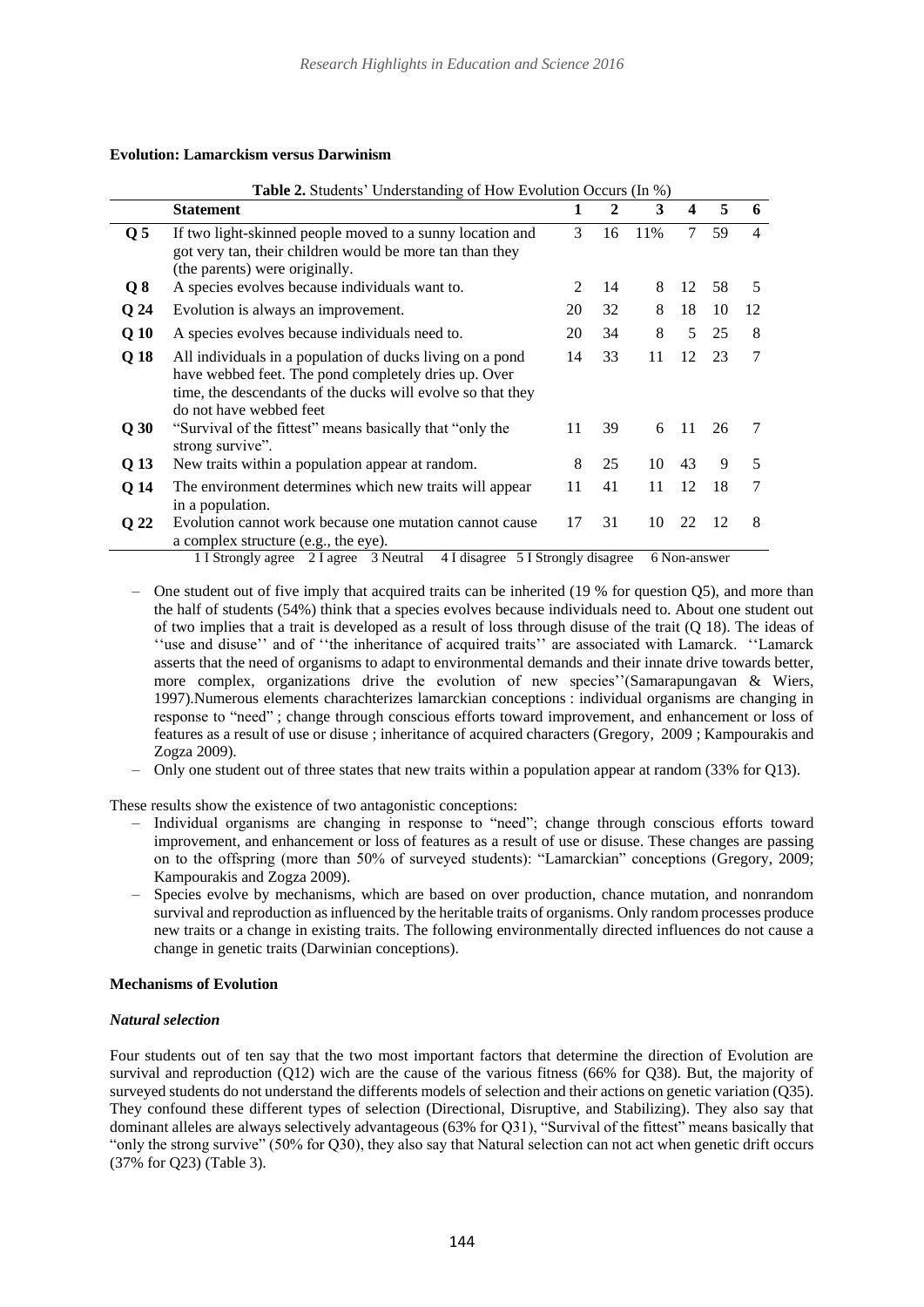Survival in the struggle for existence is not random, but depends in part on the hereditary constitution of the surviving individuals. Those individuals whose surviving characteristics fit them best to their environment are likely to leave more offspring than less fit individuals. The unequal ability of individuals to survive and reproduce will lead to gradual change in a population, with the proportion of individuals with favorable characteristics accumulating over the generations.

| Table 3. Students' Understanding Of Natural Selection |                                                                                                                                                                         |     |     |     |                         |     |       |  |
|-------------------------------------------------------|-------------------------------------------------------------------------------------------------------------------------------------------------------------------------|-----|-----|-----|-------------------------|-----|-------|--|
|                                                       | <b>Statement</b>                                                                                                                                                        | 1   | 2   | 3   | $\overline{\mathbf{4}}$ | 5   | 6     |  |
| Q <sub>24</sub>                                       | Evolution is always an improvement.                                                                                                                                     | 20% | 32% | 8%  | 18%                     | 10% | 12%   |  |
| Q <sub>11</sub>                                       | I have a clear understanding of the term "fitness" when<br>it is used in a biological sense.                                                                            | 2%  | 25% | 5%  | 43%                     | 8%  | 16%   |  |
| Q 12                                                  | Two of the most important factors that determine the<br>direction of evolution are survival and reproduction.                                                           | 16% | 24% | 10% | 27%                     | 11% | 11%   |  |
| Q 15                                                  | Directional selection occurs when natural selection<br>favors both the homozygous genotypes                                                                             | 16% | 27% | 23% | 7%                      | 11% | 16%   |  |
| Q 16                                                  | Disruptive selection can lead to two new species.                                                                                                                       | 14% | 29% | 14% | 17%                     | 11% | 14%   |  |
| Q <sub>21</sub>                                       | Stabilizing selection occurs when natural selection<br>favors the intermediate states of continuous variation.                                                          | 34% | 10% | 6%  | 23%                     | 16% | 11%   |  |
| Q <sub>23</sub>                                       | Natural selection can not act when genetic drift occurs                                                                                                                 | 10% | 27% | 11% | 20%                     | 13% | 18%   |  |
| Q 25                                                  | If webbed feet are being selected for, all individuals in<br>the next generation will have more webbing on their feet<br>than individuals in their parents' generation. | 14% | 26% | 12% | 16%                     | 24% | 8%    |  |
| Q <sub>28</sub>                                       | Disruptive selection occurs when natural selection<br>favors both extremes of continuous variation.                                                                     | 9%  | 27% | 10% | 14%                     | 23% | 16%   |  |
| Q30                                                   | "Survival of the fittest" means basically that "only the<br>strong survive".                                                                                            | 11% | 39% | 6%  | 11%                     | 26% | 7%    |  |
| Q <sub>31</sub>                                       | Dominant alleles are always selectively advantageous                                                                                                                    | 24% | 39% | 2%  | 10%                     | 17% | 8%    |  |
| $Q$ 34                                                | The mutation is an effective evolutionary strength                                                                                                                      | 35% | 22% | 7%  | 21%                     | 13% | 2%    |  |
| Q 35                                                  | Natural selection always decreases genetic variation                                                                                                                    | 24% | 41% | 7%  | 7%                      | 21% | $0\%$ |  |
| Q 37                                                  | individuals have different fitness because of their<br>different phenotypes                                                                                             | 19% | 28% | 21% | 10%                     | 15% | 7%    |  |
| Q <sub>38</sub>                                       | survival rate and fertility are the cause of the various<br>fitness                                                                                                     | 23% | 39% | 6%  | 12%                     | 11% | 9%    |  |

1 I Strongly agree 2 I agree 3 Neutral 4 I disagree 5 I Strongly disagree 6 Non-answer

*Genetic Drift* 



**Figure 2.** Students' Understanding About Genetic Drift

More than half of surveyed students say that the genetic drift has no effect in small populations (53%) and that the drift does not occur in large populations (51%) (Table 3). This is strange because more than half of the students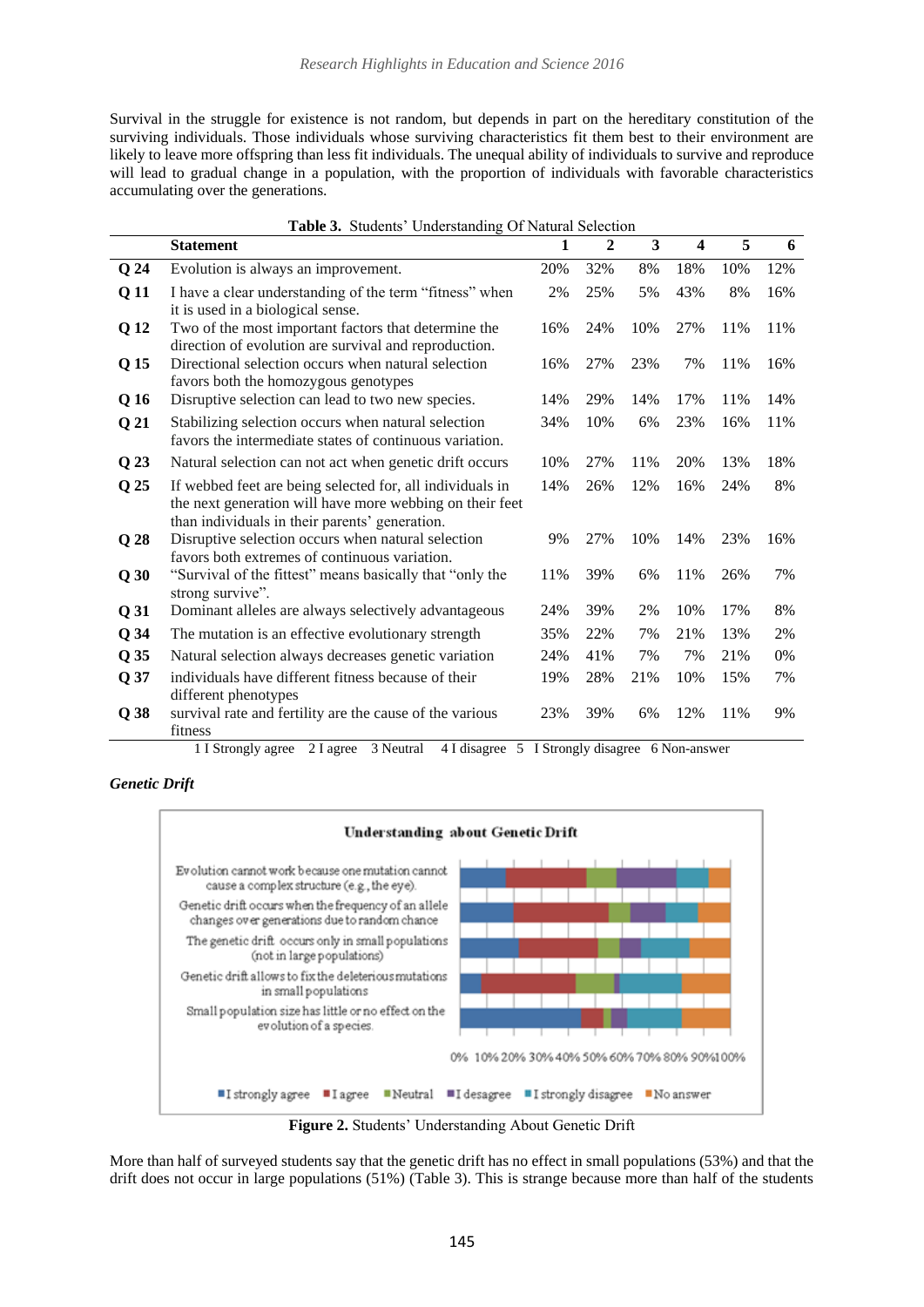correctly identify Genetic drift as a random phenomenon which causes a change of allele frequencies over generations.

The effects of genetic drift are all the more important as the population is small, because the observed differences of allele frequencies from one generation to the other are all the more noticeable. Genetic drift concerns mainly neutral alleles that confer no selective advantage or disadvantage. Genetic drift is a major mechanism of Evolution.

## **DISCUSSION AND CONCLUSION**

The results show that the majority of surveyed students reject the theory of evolution, this can be explained by the fact that these students are Muslims. These results accord well with recent polls regarding the acceptance of evolution in numerous countries despite the differences in cultural and religious contexts between these countries (Clément, & Quessada 2008; Angus Reid GlobalMonitor 2007; Miller et al. 2006, Gallup 2009).

Among the factors contributing to students' low score in accepting Evolution are poor understanding of Population [genetics,](http://www.livescience.com/10486-genes-instruction-manuals-life.html) the politicization of science and the literal interpretation of the sacred books of each religion (Miller et al. 2006).

The results show also that the majority of surveyed students have difficulties in understanding the basic concepts of Population genetics. Analysis of the questionnaire results and interviews allow to identify some misconceptions. Thus, the most common students' misconceptions relate to the fact that if an organism changes during life in order to adapt to its environment, those changes are passed on to its offspring, these changes are made by what the organisms want or need. Evolution happens according to a predetermined plan and that the results have already been decided. Such views have often been labeled "Lamarckian".

But, this was commonly mixed with a semi-Darwinian notion of "advantage," implying at least a basic appreciation of variation among individuals and competition for resources. Numerous students say that organisms, even of the same species, are all different and that those which happen to have variations that help them to survive in their environments survive and have more offspring. The offspring are born with their parents' helpful traits, and as they reproduce, individuals with that trait make up more of the population. Such misconceptions have been identified in students by other researches (Gregory 2009).

Most students had a basic understanding of the process of Evolution by Natural selection. Their ideas about how and why Evolution occurred differed from those accepted by biologists. Biologists recognize that two distinct processes, fundamentally different in cause and effect, influence traits exhibited by populations over time. New traits appear by random charges in genetic material (random mutation or sexual recombination) then theses traits survive or disappear due to selection by environmental factors (natural selection). The results of this study show that many students fail to recognize the existence of two processes and they fail to maks a distinction between the appearance of traits in a population and their survival over time.

The results show also the existence of many misconceptions about Genetic drift. Misconceptions about random processes" emerged as factors contributing to student difficulties in learning evolutionary and molecular biology (Garvin-Doxas and Klymkowsky, 2008). This is not surprising, because probability and randomness perplex students of all ages (Lecoutre et al., 2006). Students are challenged by both the terminology associated with random evolutionary processes and the conceptual complexities of these processes (Mead and Scott, 2010). Despite these obstacles, understanding random processes such as genetic drift is essential for a deep understanding of the theory of evolution. In contrast to natural selection, Genetic drift is nonselective and therefore results in nonadoptive changes in populations. Genetic drift occurs in any finite population and therefore occurs in every population all the time (Staub 2002).

The Population genetics is a challenging topic for students to learn. These students have complex and strongly held scientific misconceptions wich are an obstacle to understanding Evolution. Genetic drift and Natural selection are the most topics which present learning difficulties for students. The results suggest that most presently used methods of teaching about Evolution by natural selection are ineffective for this population of students. Even university students who had taken more than three years of biology generally showed little understanding of the evolutionary process. Efforts should be made by instructors to develop strategies to facilitate student learning of Population genetic.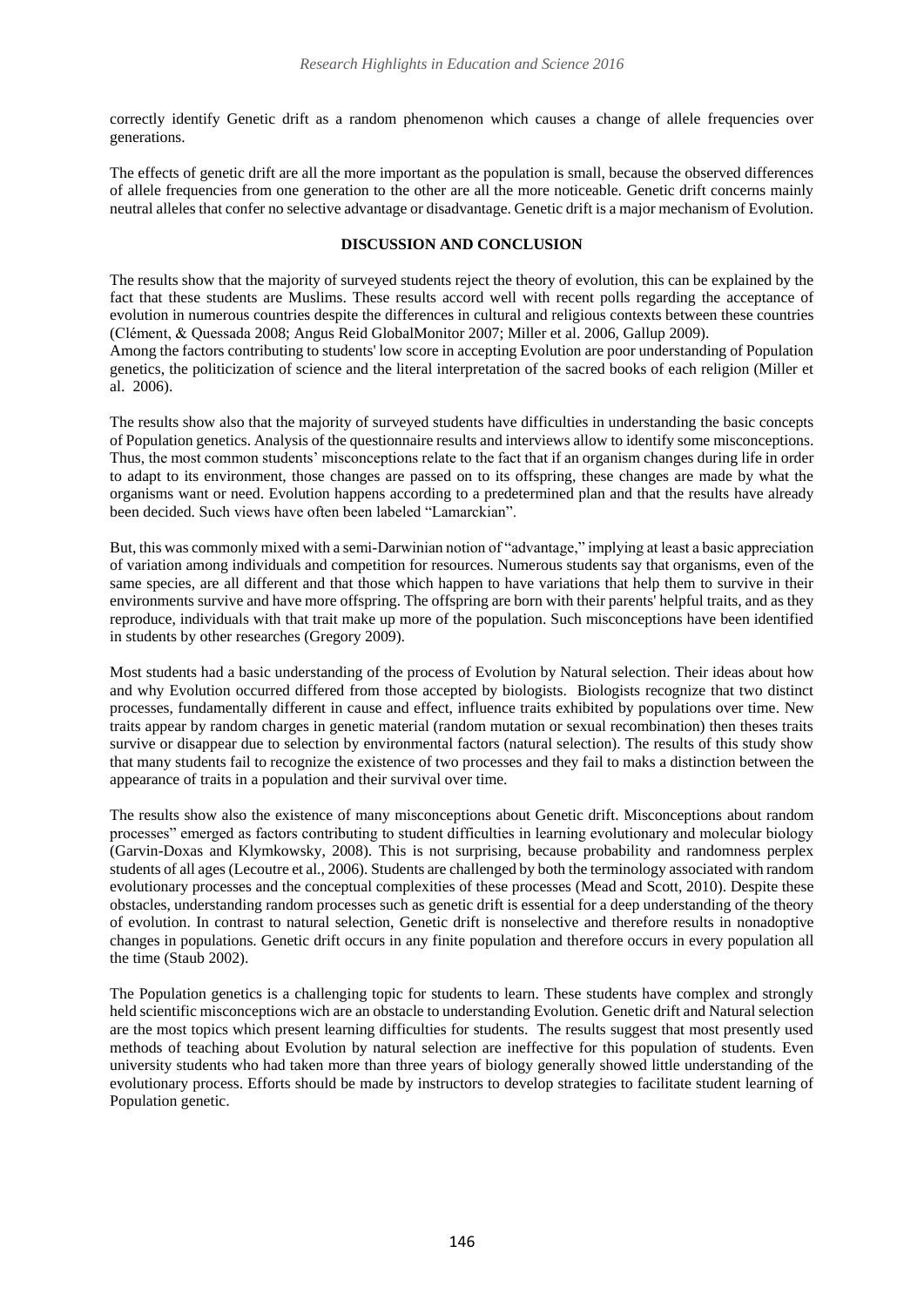#### **REFERENCES**

- Agorram B., Clement P., Selmaoui S., Khzami Se., Chafik J. &Chiadli A. (2010). University students' conceptions about the concept of gene, Interest of an historical approach, *Journal of US-China education review*; Vol 7, N°2.
- Agorram B., Selmaoui S., Khzami Se. (2015). A la redecouverte des lois de la genetique classique par l'utilisation d'un logiciel de simulation. International Journal of Innovation and Applied Studies, Vol. 12 Nº.4, pp. 776-785.
- Angus Reid Global Monitor. (2007). Most Canadians Pick Evolution over Creationism. (17 August 2009; www.angus-reid.com/polls/view/16178).
- Andrews T. M., et al. (2012). Biology Undergraduates' Misconceptions about Genetic Drift. *CBE-Life Sciences Education*; Vol. 11, 248–259
- Bardapurkar A. (2008). Do students see the "selection" in organic evolution? A critical review of the causal structure of student explanations. *Evo Edu Outreach*. 2008; 1:299–305. doi:10.1007/s12052-008-0048-5.
- BouJaoude S., Asghar A., Wiles J., Jaber L., Sarieddine D., Alters B. (2009) *Biology professors' and teachers' positions regarding biological evolution and evolution education in a middle eastern society*. in M.F. Tasar & G. Cakmakci (eds), Contemporary Science Education Research: International Perspectives (pp. 195-206), Ankara, Turkey: Pegem Akademi.
- Boundless. "Hardy-Weinberg Principle of Equilibrium." (2016). Retrieved 25 Aug. 2016 from [https://www.boundless.com/biology/textbooks/boundless-biology-textbook/the-evolution-of](https://www.boundless.com/biology/textbooks/boundless-biology-textbook/the-evolution-of-populations-19/population-evolution-130/hardy-weinberg-principle-of-equilibrium-529-11735/)[populations-19/population-evolution-130/hardy-weinberg-principle-of-equilibrium-529-11735/.](https://www.boundless.com/biology/textbooks/boundless-biology-textbook/the-evolution-of-populations-19/population-evolution-130/hardy-weinberg-principle-of-equilibrium-529-11735/)
- Clément, P., & Quessada, M. P. (2008). Les convictions créationnistes et/ou évolutionnistes d'enseignants de biologie: Une étude comparative dans 19 pays. *Natures Sciences Sociétés*, 16, 154-158
- Demastes SS, Settlage J, Good R. (1995). Students' conceptions of natural selection and its role in evolution: cases of replication and comparison. *J Res Sci Teach*. 1995; 32:535–50. doi:10.1002/ tea.3660320509
- Dougherty MJ. (2009). Closing the Gap: Inverting the Genetics [Curriculum](http://www.ncbi.nlm.nih.gov/pmc/articles/PMC2706960/?tool=pubmed) to Ensure an Informed [Public.](http://www.ncbi.nlm.nih.gov/pmc/articles/PMC2706960/?tool=pubmed) *American Journal of Human Genetics 85: 1-7*
- Finley, F.N., Stewart, J. and Yarroch, W. L. (1992) Teachers' perceptions of important
- and difficult science content. Science Education. 66, 531–538.
- Finley, F.N., Stewart,J. and Yarroch, W. L. (1992) Teachers' perceptions of importantand difficultscience content. *Science Education*. 66, 531–538.
- Gallup. (2009). On Darwin's Birthday, only 4 in 10 Believe in Evolution. (17 August 2009; www.gallup.com/poll/114544/Darwin-Birthday-Believe-Evolution.aspx)
- Garvin-Doxas K, Klymkowsky M (2008). Understanding randomness and its impact on student learning: lessons learned from building the Biology Concept Inventory (BCI). *CBE Life Sci Educ* 7, 227– 233.
- Gregory, T. R. (2009). Understanding natural selection: Essential concepts and common misconceptions. *Evolution: Education and Outreach*, 2, 156–175.
- Kampourakis K., Zogza V. (2009). Preliminary evolutionary explanations: a basic framework for conceptual change and explanatory coherence in evolution. *Science & Education*, 18(10), [1313-1340.](http://www.springerlink.com/content/t26127781p1vxhp4/)
- Kindfield A C H (1994) Understanding a basic biological process: Expert and novice models of meiosis. *Science Education*, 78, 255-283.
- Kliman R.M. (2001). A Project-Based Approach to Teaching Complex Population Genetics to Undergraduates. *Bioscience*; Vol 27(4).
- Klug and al. (2012). Concepts of Genetics, Pearson Education, Inc., publishing.
- Lecoutre M-P, Rovira K, Lecoutre B, Poitevineau J (2006). People's intuition about randomness and
- probability: an empirical study. *Stat Educ Res*, vol 5, 20–35
- Lewis J and Wood-Robinson C (2000) Genes, chromosomes, cell division and inheritance do students see any relationship? *International Journal of Science Education*, 22, 177-195
- Mead LS (2010). Problem concepts in evolution part II: cause and chance. *Evol Educ Outreach* 3, 261-264.
- Miller J.D., Scott E., Okamoto S. (2006) Public acceptance of Evolution. *Science,* 313, 5788: 765-766.
- . Nehm, R. H., & Reilly, L. (2007). Biology majors' knowledge and misconceptions of natural selection. *BioScience*, 57(3), 263-272. doi: 10.1641/B570311
- Okasha, S., "Population Genetics", *The Stanford Encyclopedia of Philosophy* (Fall 2015 Edition), Edward N. Zalta (ed.),  $URL = <$ http://plato.stanford.edu/archives/fall2015/entries/population-genetics/ $>$ .
- Reich, D. E., M. Cargill, S. Bolk, J. et al. (2001) Linkage disequilibrium in the human genome. *Nature* 411: 199- 204.
- Samarapungavan & Wiers, (1997). Children's Thoughts on the Origin of Species: A Study of Explanatory Coherence; *Cognitive Science*; Volume 21, Issue 2, pages 147–177.
- Shtulman, A. (2006). Qualitative diVerences between naïve and scientiWc theories of evolution. *Cognitive Psychology* 52. 170–194.